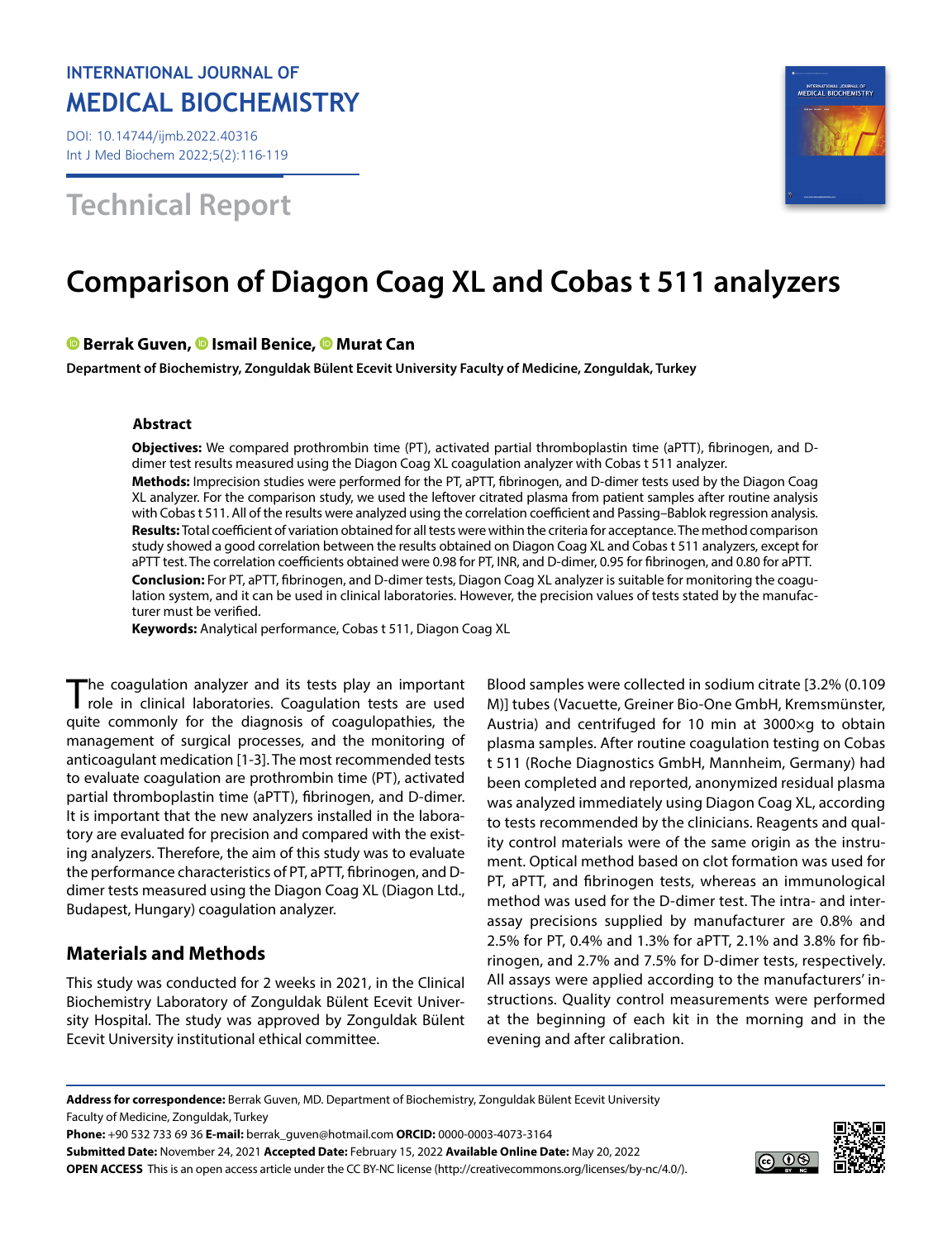#### **Precision**

The intra-assay precision and inter-assay precision were evaluated for all tested parameters according to Clinical Laboratory Standards Institute (CLSI) EP05-A3 guidelines [4]. Intra-assay precision was evaluated using normal and abnormal controls consecutively 10 times, in the same run. Inter-assay precision was evaluated over 10 days using two controls (each measured two times daily). Acceptance criteria for inter-assay precision and total reproducibility were <5% and ≤25%, respectively [5].

#### **Method comparison**

To evaluate the accuracy of all parameters, method comparison was performed, according to CLSI EP09-A3 guidelines [6]. For comparison, we used the Passing-Bablok regression analysis and Spearman's correlation coefficient. For Passing-Bablok regression, we deemed an acceptable comparison to be a slope of 1.0±0.1 and a correlation coefficient of r>0.95.

#### **Statistical analysis**

Mean, standard deviation (SD), and coefficient of variation (CV) were calculated using routine descriptive statistical procedures. Total CV (%) was calculated by taking the square root of the sum of the squares of intra- and inter-assay variances. Correlation between the analyzers was calculated using nonparametric Passing-Bablok regression analysis and Spearman's rank correlation coefficient. The significance level was determined by the associated p-value set at <0.05. The Passing-Bablok plots were analyzed using MedCalc Software version 20.

## **Results**

#### **Precision study**

The intra-assay and inter-assay CVs of all parameters were higher than those supplied by the manufacturer. The within- and between-run precision values for aPTT and PT assay were within the criteria, except for PT in low control levels. Also, fibrinogen for both control levels and D-dimer for only the low control level were not within 5% CV. However, CVs for total reproducibility across all four parameters ranging from 3.3% to 21.4% were within the criteria for acceptance (Table 1).

#### **Method comparison study**

We compared randomly patient samples, which included 371 for PT and INR, 351 for aPTT, 246 for fibrinogen, and 223 for Ddimer tests. The Passing-Bablok regression analysis between the Diagon Coag XL and Cobas t 511 for each tests is shown in Figure 1. The regression analysis demonstrated good agreement for each parameter, except for aPTT. The calculation of Spearman's correlation coefficient between the two analyzers showed a positive correlation for PT, INR, aPTT, fibrinogen, and D-dimer (r=0.98, p<0.001; r=0.98, p<0.001; r=0.81, p<0.001; r=0.95, p<0.001; and r=0.98, p<0.001, respectively).

#### **Discussion**

Inter-assay precision for PT assay was not within 5% CV although the total precision was within the criteria for acceptance. This result was similar to a previous study that was performed using Diagon Coag XL for PT assay [7]. However, the correlation coefficient was strongly positive for the PT test.

| <b>Table 1. Precision results by Diagon Coag XL analyzer</b> |                         |             |           |        |             |           |        |              |
|--------------------------------------------------------------|-------------------------|-------------|-----------|--------|-------------|-----------|--------|--------------|
| <b>Test</b>                                                  | <b>Sample</b>           | Intra-assay |           |        | Inter-assay |           |        | <b>Total</b> |
|                                                              |                         | <b>Mean</b> | <b>SD</b> | CV(% ) | <b>Mean</b> | <b>SD</b> | CV(% ) | CV(% )       |
| PT(s)                                                        | Dia-CONT I<br>$(n=10)$  | 9.35        | 0.17      | 1.8    | 10.53       | 0.66      | 6.2    | 6.5          |
|                                                              | Dia-CONT II<br>$(n=10)$ | 13.15       | 0.16      | 1.2    | 14.67       | 0.73      | 4.9    | 5.0          |
| aPTT (s)                                                     | Dia-CONT I<br>$(n=10)$  | 36.25       | 0.93      | 2.5    | 35.73       | 0.75      | 2.1    | 3.3          |
|                                                              | Dia-CONT II<br>$(n=10)$ | 53.3        | 1.75      | 3.2    | 50.7        | 1.11      | 2.2    | 3.9          |
| Fibrinogen (mg/dL)                                           | Dia-CONT I<br>$(n=10)$  | 251.4       | 8.6       | 3.4    | 249.8       | 17.9      | 7.2    | 8.0          |
|                                                              | Dia-CONT II<br>$(n=10)$ | 132.4       | 8.1       | 6.0    | 121.3       | 9.4       | 7.9    | 9.9          |
| D-dimer (µg FEU/mL)                                          | Dia-CONT I<br>$(n=10)$  | 0.32        | 0.06      | 18.7   | 0.48        | 0.05      | 10.4   | 21.4         |
|                                                              | Dia-CONT II<br>$(n=10)$ | 1.51        | 0.05      | 3.2    | 2.02        | 0.07      | 3.4    | 4.7          |

SD: Standard deviation; CV: Coefficient of variation; PT: Prothrombin time; aPTT: activated partial thromboplastin time.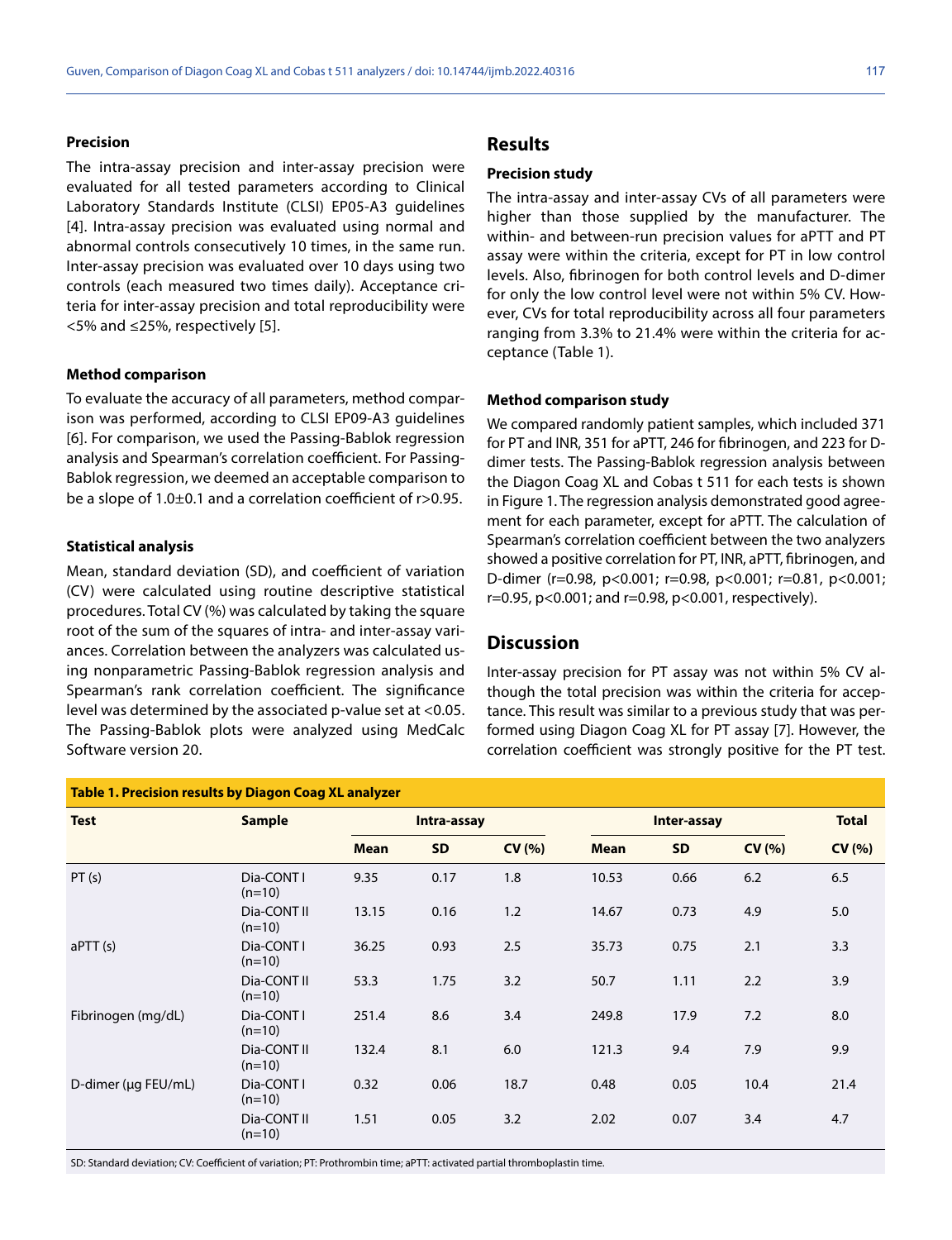